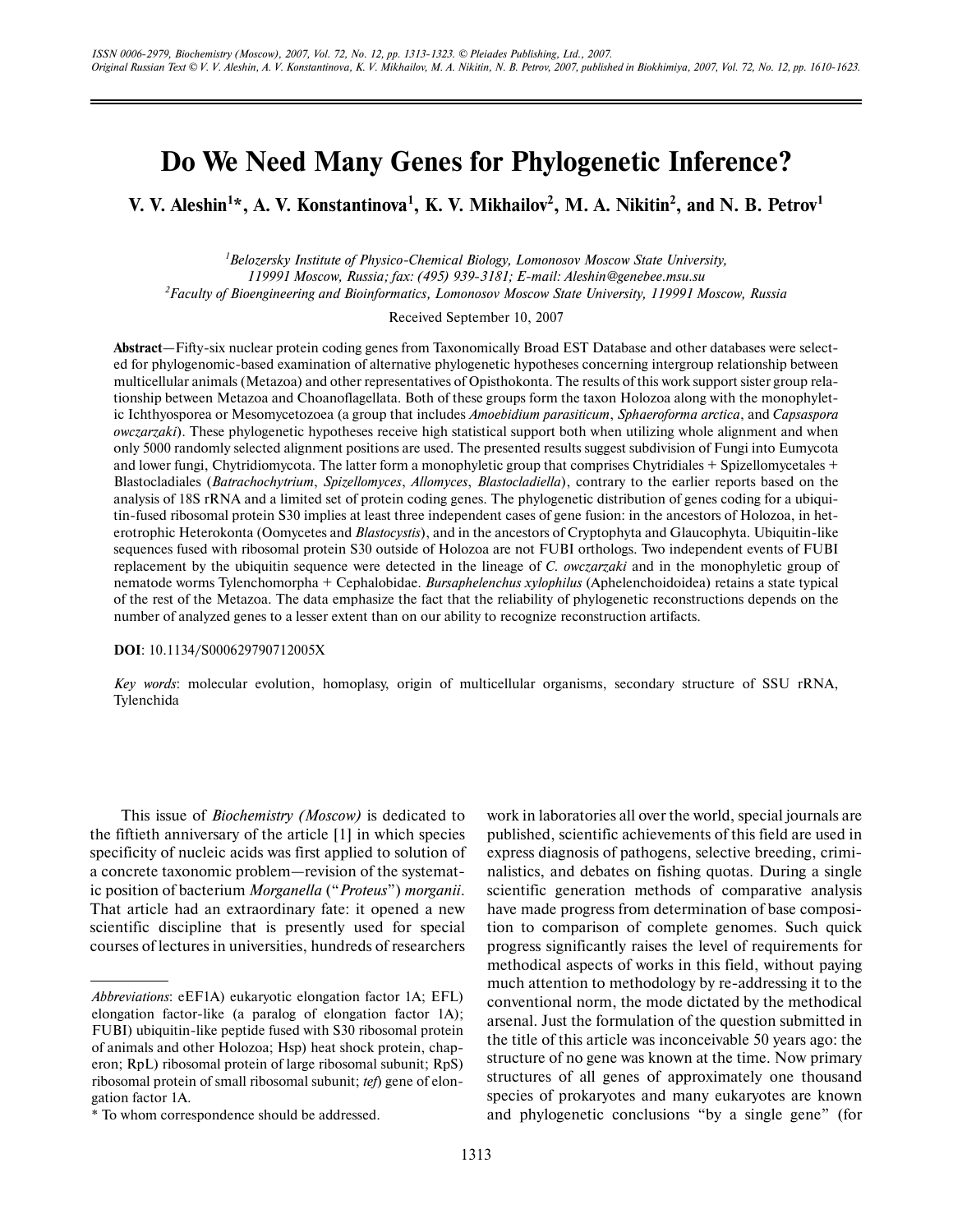example, of 18S rRNA) are losing their attractiveness for the general public, reports about them raise the usual question of whether these conclusions will be supported by analyses of different genes. Such a question is based simultaneously on the sensitivity to the dynamic development of modern science (that raises high the methodical requirements) and unfamiliarity with methodology of systematics and phylogenetics. Systematics is intended to describe most concisely the whole known variety [2]. Its subject is expanded with every large and small discovery—it is as endless as knowledge itself. For concise description, genomic structures should be formalized and systematized like structures visible in the light and electron microscopes, like types of respiration and embryonic development, pathways of gene regulation and details of behavior, the caddis-fly houses, ant's and bird's nests—everything that is already discovered and will be discovered in the future by researchers of biodiversity; all



**Fig. 1.** Distinguishing monophyletic groups by shared evolutionary acquirements (synapomorphies) and the forbidden in phylogenetics procedure of combination by the ancestral (symplesiomorphic) similarity for a given tree. *A*, *B*, *C*, *D*, *E* are modern species (or races, classes, phyla—any operational taxonomical units); I–V features or groups of features (e.g. genes): ancestral state is denoted by filled symbols, open symbols show the apomorphic state; nodes where corresponding apomorphy was inherited by descendant species are marked on the tree; species sharing common features are boxed (some variants). Only combinations of open symbols mean monophyletic taxon. The grouping by feature IV is methodologically false, though it coincides in volume with taxon defined by synapomorphy III; plesiomorphic similarity by features I and V also does not distinguish monophyletic groups.

this should be considered in diagnoses of taxa, created by systematics and influencing their composition. The mission of phylogenetics is much more concrete, it is ultimate—to establish kinship ties irrespective of the similarity and distinction as a whole [3-5]. The first and simplest theorem of phylogenetics gives a paradoxical answer to the question whether phylogenetic hypotheses will be confirmed by analysis of other features (genes): "They will not be confirmed, but this may be of no significance" (Fig. 1).

It is admissible in theory that the monophyletic taxon emerging during rapid radiation or having an extremely old age is characterized by only a single feature. Even if we discover this feature and will be able to somehow prove its reliability, this discovery will grant us nearly nothing. The justification of phylogenetics is in the hope of discovering more features in species of a monophyletic taxon, including those that have not been studied yet. There are grounds for such a hope: these species are more closely related to each other than to other species. Thus, phylogenetics is expected to be prognostic but, in the strict sense, this is beyond its framework. More important is that such expectation is opposed by a strict prediction following from evolution itself: individual species, evolving from an ancestor, inevitably acquire distinctions in some features, which distort their ancestral resemblance. As a result, species that evolve at a slower rate, in relation to at least some features, inevitably will be in these features more similar to each other than to their fast-evolving nearest relatives. This does not matter for phylogenetics (but cannot be indifferent for systematics or practical applications). The uncertainty of biological evolution implies impossibility of predicting by what features the ancestral similarity will be lost during evolution, in other words, which genes carry phylogenetic signal for a given node, and which carry only noise or a "false" signal such as symplesiomorphy (Fig. 1).

Thus, a phylogeneticist should be interested in the reliability of the phylogenetic hypothesis but not in the way the monophyletic origin was established—by singleor multigene analysis. In any case, it is possible to find features which might not be directly contradicting the drawn conclusion, but at least are not supporting it. The case of a limited set of features is a different matter. Sequences of a single 18S rRNA gene may have no features suitable for detection of a monophyletic origin of a given taxon, either due to an insignificant difference between its nearest common ancestor and contemporary species (a short time of the stem group existence) or because of the long-term independent evolution of daughter clades. Such features may be detected in future on larger samples. Without such samples, it is difficult to recognize homoplasies and exact reversion of evolution (violations of Dollo's law). Below we shall consider examples of phylogenetic conclusions drawn on gene sets and single genes.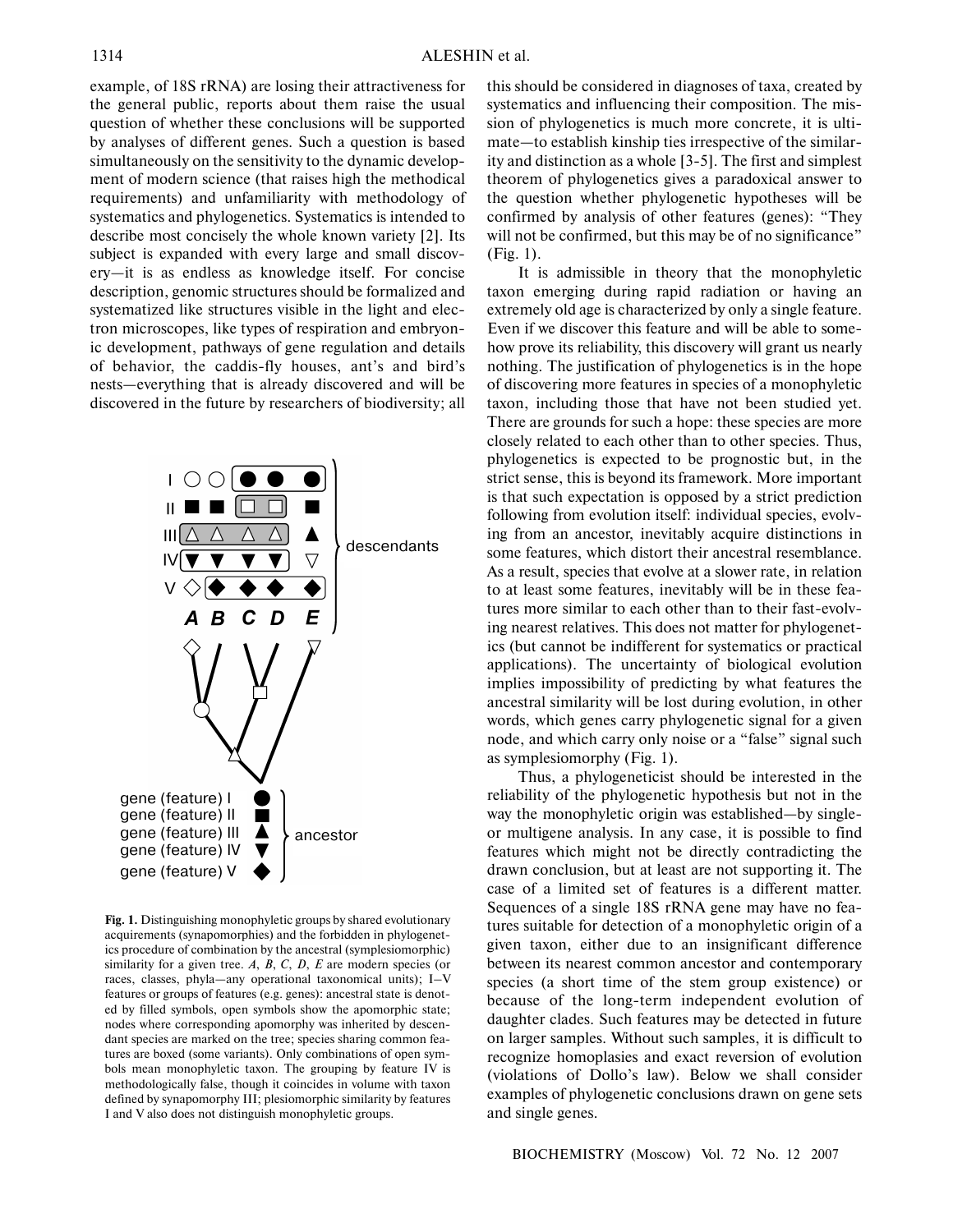### UNICELLULAR RELATIVES OF MULTICELLULAR ANIMALS

**Molecular synapomorphies of eEF1A.** The search for unicellular relatives of animals is an important problem, the solution of which may elucidate evolution of cell communication, mechanisms of historical formation of ontogenesis of multicellular organisms, their growth, and cellular differentiation. Modern view on this problem start from the discovery of a specific insertion of twelve triplets in one protein-coding genes (elongation factor 1A, eEF1A—*tef*) [6]. In this case, the simple similarity of insertions is not what makes it significant; similar traits can be easily found in animals with other organisms too. It is important in the case of eEF1A that an alternative state observed in plants, ciliates, myxomycetes, dysentery amoeba, and *Euglena gracilis* is also characteristic of EF-Tu, an orthologous protein of prokaryotes (archeans and bacteria)—an outgroup of eukaryotes. This fact allows us to choose between two alternative evolutionary hypotheses: insertions or deletions of 12 triplets. According to the first hypothesis, the evolution of EF1A can be presented simply as proceeding from bacteria to eukaryotes without changes in length. In this case, it is sufficient to admit monophyletic origin of fungi and animals and a single acquirement of the insertion in their common ancestor. The alternative hypothesis of an initially long gene will require more than one independent precise deletion of the mentioned fragment in different evolutionary lineages of prokaryotes and eukaryotes, and is rejected as a less parsimonious assumption. Thus, the polarization of eEF1A evolution is achieved; in this case fungi and animals as having not simply "a common feature" but an evolutionarily new common feature (synapomorphy) are declared as relatives (Fig. 1). The insertion under consideration is localized in the unstructured region on the protein surface, forming a pair of antiparallel β-sheets. It is unknown whether its conservativeness is associated with any functional features of fungal and animal eEF1A or only with intra- and intermolecular co-variations slowing-down the rate of molecular evolution [7].

Results of analysis of different popular markers like 18S and 28S rRNA genes do not contradict the hypothesis of close relationship between fungi and animals, supplementing the group (with moderate level of statistical support) with unicellular organisms: Choanoflagellata, Mesomycetozoea, nucleariids, some other protists, and "trichomycetes" [8]. All these groups were defined as the supertaxon Opisthokonta. Along with general similarity of 18S rRNA sequences, all studied species (over 3000) have a common motif which is located at the base of helix 49 (Fig. 2) [9]. Outside of Opisthokonta this motif exists as a rare exception (line Cercozoa and in genera *Goniomonas* and *Telonema*, one species in each genus).

Although not every gene allows to reveal the monophyletic origin of Opisthokonta, at the present time the existence of this group is practically unquestionable [10, 11] (alternatives are considered very rarely [12, 13]). Cladistic methodology, used for its justification [3, 6], is used in clarification of other issues, such as rooting of phylogenetic tree of eukaryotes. Thus, most eukaryotes are characterized by fused genes of dihydrofolate reduc-



**Fig. 2.** Localization of a nucleotide motif characteristic of Opisthokonta in 18S rRNA.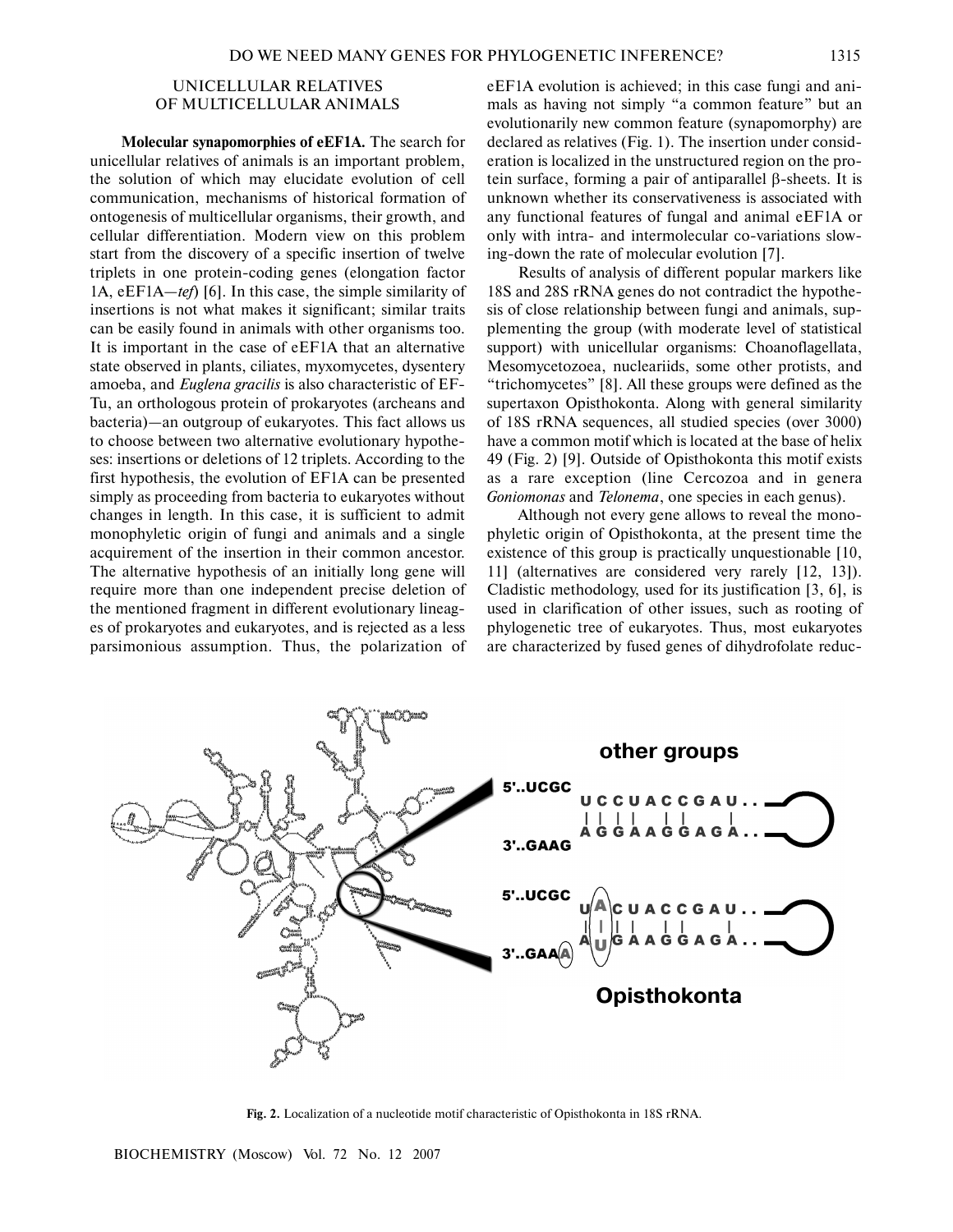tase and thymidylate synthetase (two genes of pyrimidine metabolism), encoding a bifunctional protein [14], whereas in Opisthokonta these genes are transcribed individually. However this similarity cannot serve as an argument in favor of close relationship between fungi and animals since split state of these genes is also in common with the outgroup (bacteria) [12], but fusion of dihydrofolate reductase and thymidylate synthetase can be considered as an indication of relatedness (monophyletic origin) of the majority of other eukaryotes, thus forming a monophyletic group.

**Present day situation.** Fifteen years that passed after publication [6] have confirmed the heuristic and a certain prognostic power of phylogenetic hypothesis proposed on the basis of a single gene. Since that time, the predicted insertion was found in eEF1A of numerous species of Opisthokonta including microsporidia, choanoflagellates, and members of the later described "class" Mesomycetozoea [11], although its exact sequence and length were not as constant as it seemed from analysis of a smaller sample. Despite manifold enlargement of the database no species outside of Opisthokonta were found to possess a specific insertion in eEF1A. However the present day situation appears to be more complicated due to the discovery of a paralog of eEF1A, EFL [15], which is conserved to the same degree, but strongly differs from eEF1A in primary structure and always contains an insertion of similar size and localization. In some species of Opisthokonta and members of other groups of eukaryotes, EFL replaces eEF1A. For example, in the *Monosiga brevicollis* genome, now completely sequenced, only the EFL coding gene is present [16] and the gene for eEF1A is absent. On the contrary, the cDNA library (http:// tbestdb.bcm.umontreal.ca/searches/login.php) of another choanoflagellate, *Monosiga ovata*, contains 104 clones of eEF1A cDNA, whereas not a single clone of EFL cDNA is found. EFL also replaces eEF1A in many chytrid fungi. Additional investigations are necessary to elucidate the distribution of EFL among different groups of eukaryotes. If in 1993 a limited set of eEF1A included their paralogs, then the hypothesis of fungal and animal relatedness would not have been formulated at that time.

It is interesting that the routine application of calculation procedures, only partially based on cladistic principles, easily leads to erroneous results irrespective of the number of compared genes. Thus, a tree based on concatenated sequences of 780 genes chosen from eight fully sequenced genomes and a supertree based on 780 individual trees give an erroneous result that rejects monophyletic origin of Opisthokonta at the statistically reliable level [12]. It appears that the mistake in this case is caused by an artifact of "long branch attraction" [11, 17]. Factors, responsible for enhancement of such artifacts upon mechanistic increase of the number of analyzed genes were discussed elsewhere [7, 17, 18].

Despite numerous attempts to establish phylogenetic relationship within the Opisthokonta clade employing a single or a set of genes, modern hypotheses in this respect are rather controversial. Comparison of the mitochondrial proteome supports the traditional view that Choanoflagellata are nearest relatives of multicellular animals [19]; it is also supported by the presence of a specific amino acid motif STEPPYS in eEF1A of choanoflagellates and metazoans [11]. On the other hand, trees based on 18S rRNA analysis sometimes place choanoflagellates as a sister group of Mesomycetozoea [20], and recently it has been suggested that a symbiotic amoeba *Capsaspora owczarzaki* comprises their sister group on the basis of combined analysis of 18S and 28S rRNA [8]. Other authors consider the position of this amoeba within Opisthokonta as uncertain [21, 22] or qualify this organism as Mesomycetozoea [23, 24]. The newest consensus suggestion is to recognize the uncertainty of relatedness between animals, Choanoflagellata, Mesomycetozoea, *Ministeria*, *Corallochytrium*, and *Capsaspora*, which is graphically shown in the tree as multifurcation [25].

**Multigene analysis.** We have attempted to solve the above-mentioned uncertainty using genomic data. Recently different laboratories [25] have obtained representative cDNA libraries of several unicellular Opisthokonta species and the genome of one species, *Monosiga brevicollis*, was completely sequenced in the Joint Genome Institute (http://genome.jgi-psf.org/ Monbr1/Monbr1.home.html). We have selected 56 orthologs from available databases that had their representatives in all Opisthokonta groups. Thirty-five of them encode ribosomal proteins, the rest were genes encoding transcription factors, chaperons, cytoskeletal proteins, components of translation apparatus and energy metabolism. Their amino acid sequences were manually aligned and concatenated, the tree was built by the maximum parsimony and Bayesian methods. In the latter case, parameters were optimized for each gene (a model of amino acid substitutions; rate heterogeneity ( $\alpha$  parameter of  $\gamma$  distribution); portion of invariable sites). The total length of alignment covered 10,678 positions. The consensus tree (Fig. 3) is consistent with the hypothesis of sister group relationship between animals and choanoflagellates. Its posterior probability is 100%. The posterior probability of the hypothesis of monophyletic origin of Mesomycetozoea including *Capsaspora owczarzaki* is also 100%. Both these groups also receive 100% support in bootstrap analysis. In the maximally parsimonious and Bayesian trees all Opisthokonta are separated into two evolutionary branches. One of them combines Metazoa + Choanoflagellata and a clade of Mesomycetozoea in a taxon, for which the name Holozoa was proposed earlier [19], whereas the other is represented in our set by fungi. A monophyletic group of the lower, chytrid fungi, characterized by flagellated stages in the life cycle, receives 100% posterior probability. It is notable that analysis of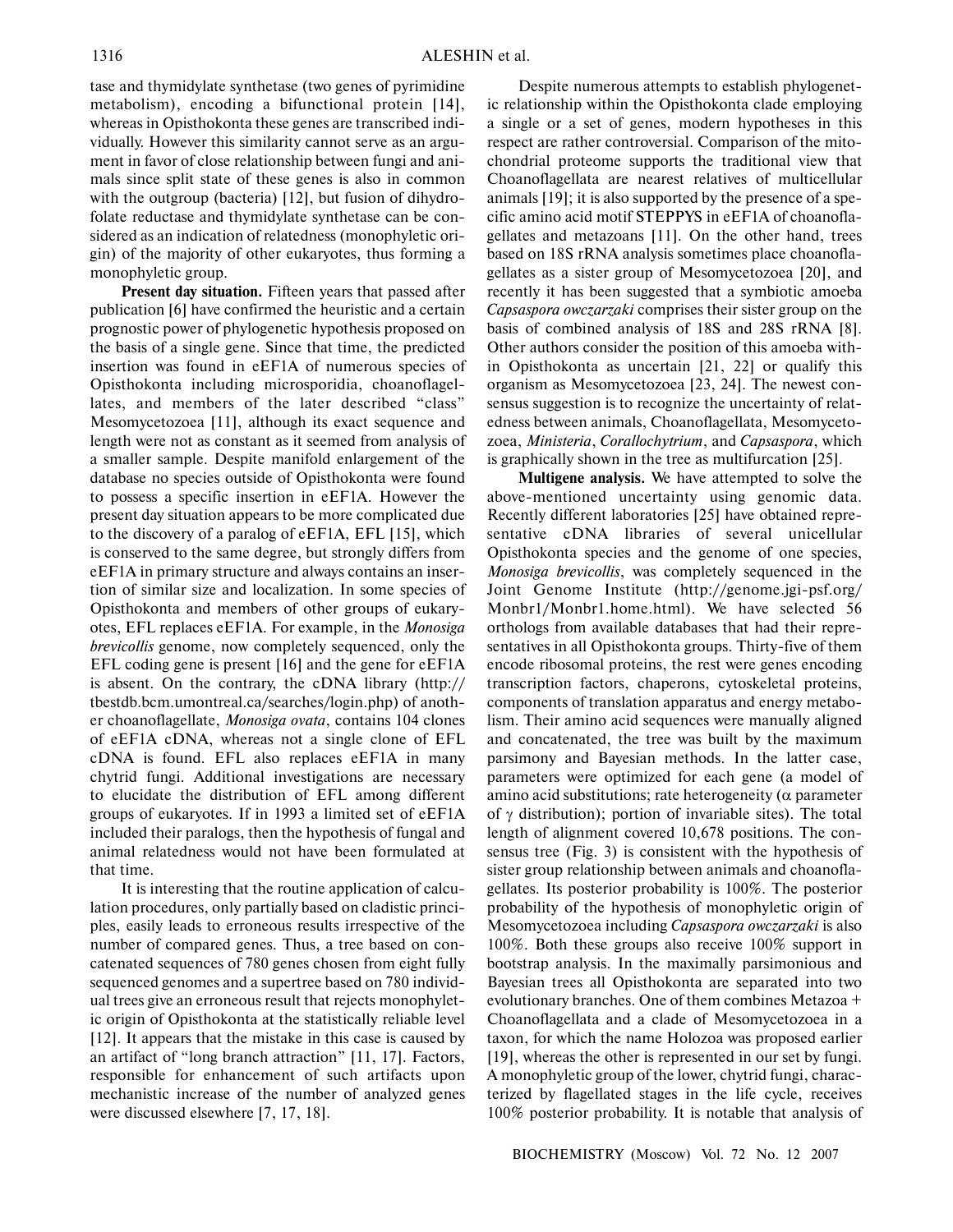

**Fig. 3.** Phylogenetic tree of Opisthokonta (56 proteins–10,678 alignment positions) reconstructed by MrBayes 3.1.2 [58] with parameters optimized for each protein and by *protpars* program of the PHYLIP package [31] (100 bootstrap replicas). General parameters of MrBayes 3.1.2: nchains = 4; nruns = 2; rates = invgamma; ngammacat = 8; ngen = 2,000,000; burnin = 1,000,000. Values of posterior probability and bootstrap support of above-discussed taxa are shown.

18S rRNA sequences [26] and six protein-coding fungal genes [27] did not reveal monophyletic origin of chytrid fungi—species of the order Blastocladiales were separated from them. Analysis of concatenated sequences of 56 proteins favors monophyletic origin of chytrid fungi (Fig. 3).

The advantage of topologies containing the abovementioned groups is confirmed by KH- [28], SH- [29], and AU-tests [30]. According to the criteria used, alternative topologies, obtained from the tree in Fig. 3 by displacement of individual branches, are worse than the consensus one (table). KH and AU tests show, that in all cases except alterations distorting monophyletic origin of chytrid fungi, distinctions are statistically significant. A more liberal SH-test rejects with the probability of 0.995 both the hypothesis of closer relatedness of animals with Mesomycetozoea rather than with Choanoflagellata and the hypothesis of non-monophyly of Holozoa.

To estimate the correlation between the alignment length and statistical support of phylogenetic hypotheses, sets of partial alignments were generated from the concatenated alignment of 56 proteins using the jackknife procedure of random site removal [31]. A hundred replicas of 75 and 50% of the length of the original alignment were generated; 20 sets were generated for each alignment of 25, 12.5, 6.3, and 3.1% of the length of the original alignment and for each set 100 replicas were obtained, i.e. a total of 10,200 partial alignments were obtained. Maximally parsimonious trees were built using the *protpars* program of the PHYLIP package [31], and the level of support of the nodes of interest was found to be linearly dependent on the logarithm of the alignment length (Fig. 4, a and b). A similar procedure was proposed [32] and applied [33] earlier. With the alignment length of 5000 and more randomly chosen sites, the hypothesis of sister relationship of multicellular animals and choanoflagellates receives high statistical support, so as the hypothesis of monophyletic origin of Mesomycetozoea including *Capsaspora*. When utilizing alignments of 668 to 2670 sites, these hypotheses receive moderate statistical support, and at the lower border of this interval, these groups fall out of the consensus majority tree in many sets. When utilizing shorter alignments, the considered groups are not revealed by the maximum parsimony method.

The performed rough estimation shows that the length of most individual proteins is not sufficient to support the groups under consideration. This estimation agrees with the results of analysis of four proteins: eEF1A,

| Translocated relative to the best topology, Fig. 3                     | KН               | SН    | AU       |
|------------------------------------------------------------------------|------------------|-------|----------|
|                                                                        |                  |       |          |
| Blastocladiales to Eumycota [26, 27]                                   | 0.139            | 0.823 | 0.278    |
| Blastocladiales to the base of Fungi                                   | 0.096            | 0.786 | 0.193    |
| Mesomycetozoea to Choanoflagellata [20]                                | 0.011            | 0.396 | 0.040    |
| <i>Capsaspora owczarzaki</i> to the base of Metazoa + Choanoflagellata | 0.042            | 0.286 | $7e-005$ |
| Capsaspora owczarzaki to the base of Holozoa                           | 0.019            | 0.168 | 0.015    |
| Capsaspora owczarzaki to Choanoflagellata [8]                          | 0.014            | 0.087 | 0.004    |
| Choanoflagellata to the base of Holozoa                                | $2e-004$         | 0.003 | 5e-087   |
| Mesomycetozoea to Fungi                                                | $\boldsymbol{0}$ | 0.004 | $8e-006$ |

Statistical estimation of alternative hypotheses of phylogenetic relationships within Opisthokonta

Note: Testing was carried out using programs TREE-PUZZLE 5.2 [57] and CONSEL [30]; the likelihoods for sites were calculated according to the model WAG +  $\Gamma$  (6 categories).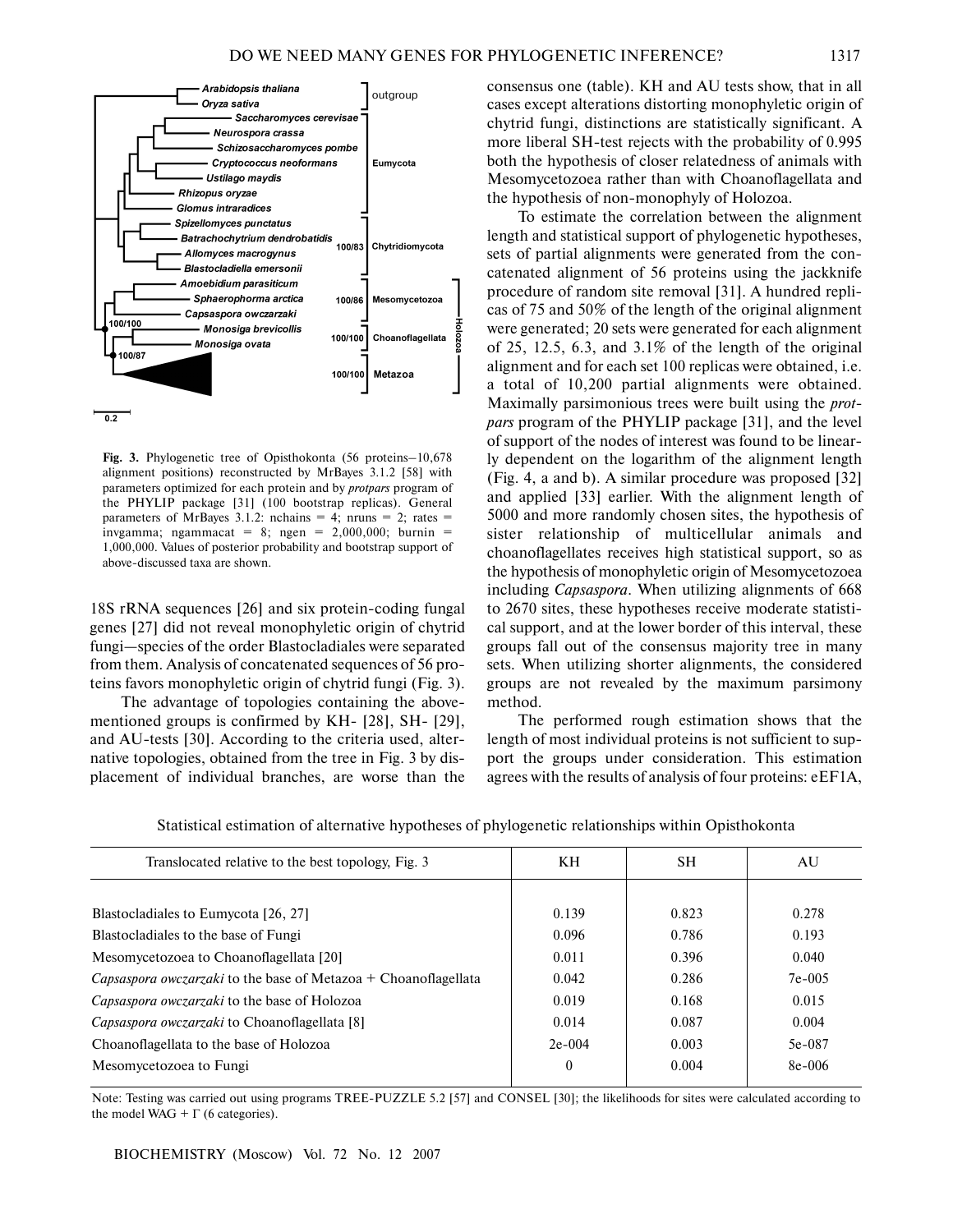

**Fig. 4.** Support for monophyletic origin of some Opisthokonta groups in the maximum parsimonious trees with respect to the alignment length: a) animals + choanoflagellates; b) Mesomycetozoea; c) Holozoa; d) chytrid fungi (Chytridiales + Spizellomycetales + Blastocladiales).

Hsp70, actin, and β-tubulin, none of which individually provides high support for a group uniting animals and choanoflagellates, whereas the four proteins taken together provide moderate support for this group (also including a unicellular organism *Ministeria vibrans*) (data from Table 2 of [11]). Only four proteins from our set of 56 confirm monophyletic origin of animals and choanoflagellates with bootstrap support of over 50% in maximum parsimony trees, and only two proteins support monophyletic origin of Mesomycetozoea.

Certainly, 5000 alignment sites cannot be considered as a universal sampling size suitable for statistical evaluation of phylogenetic hypotheses. For example, monophyletic origin of Holozoa receives support in over 85% of pseudo-samplings with the length of analyzed alignment of 333 random sites and over 95% with 668 sites (Fig. 3). Apparently the stem group of Holozoa existed much longer and accumulated more distinctions from the sister

group leading to fungi compared with stem groups of daughter clades Choanoflagellata + Metazoa and Mesomycetozoea, which were separated, respectively, to the lines of choanoflagellates and animals, on one side, and lines of *Capsaspora* and *Amoebidium* + *Sphaeroforma*, on the other, soon after the divergence of two lineages of Holozoa.

In order to reveal alignment positions that agree or disagree with the tree in Fig. 3, the *protpars* program of the PHYLIP package [31] was used to estimate amino acid sequences for the nodes of the tree in Fig. 3 and for the trees of alternative topology. The hypothetical synapomorphies of Mesomycetozoea are amino acid substitutions in protein 2 of the potential-dependent anion channel (porin 2 of external mitochondrial membrane, VDAC-2) (G94 $\rightarrow$ N), heat shock protein Hsp86 (HS90A\_HUMAN) (S165→T), ribosomal proteins RpS2 (P208→G, V209→T), RpS25 (G13→T, K17→E),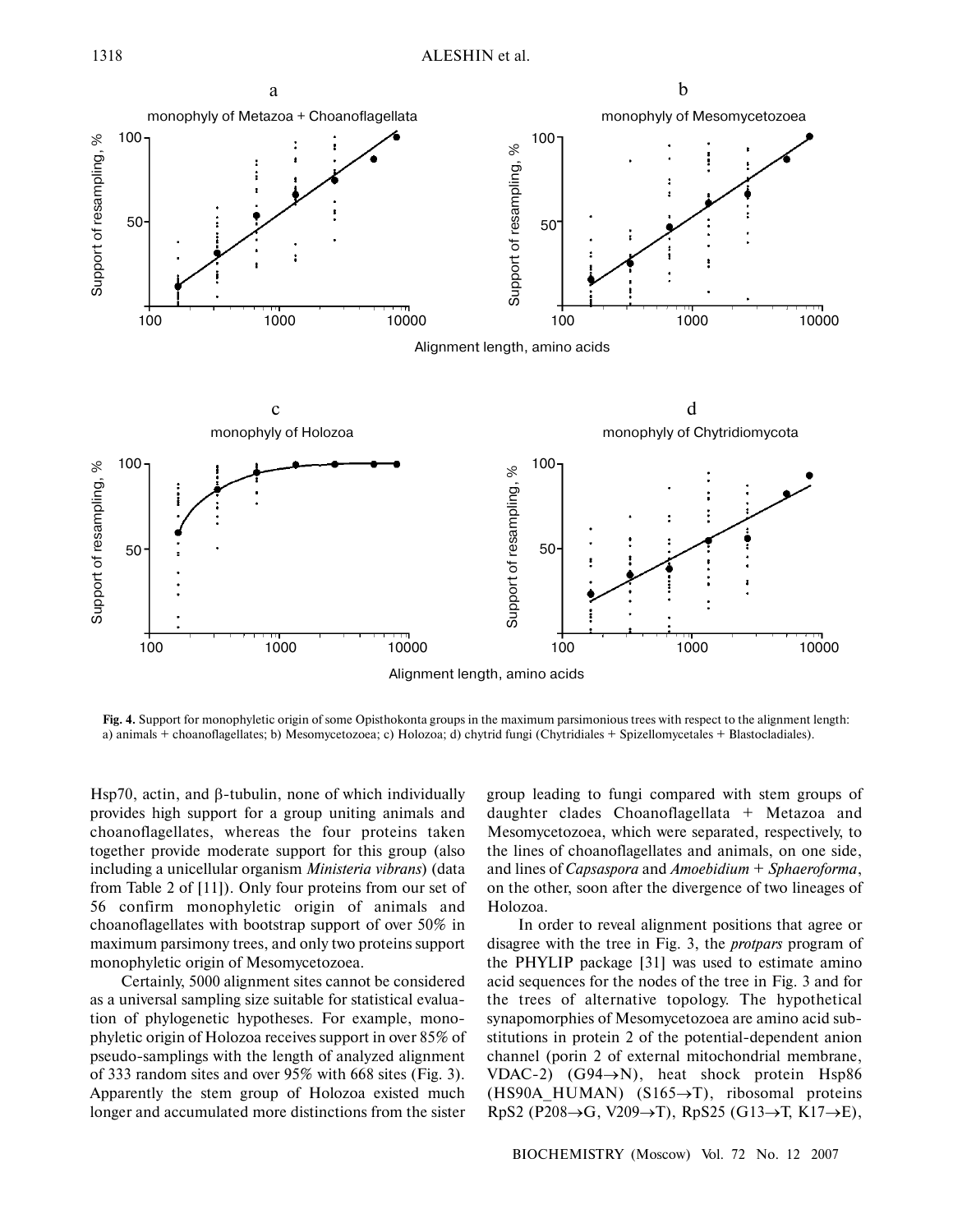RpL2 (V62→H, R184→A), RpL6 (V121→T), RpL10  $(D55\rightarrow L)$ , etc. (here and below numbering is given by the human proteins). Potential synapomorphies of chytrid fungi are amino acid substitutions in methionine adenylate transferase II (A68→L, H122→L, D129→K, V195→P, L261→V), processivity factor of DNA polymerase  $\delta$  (PCNA) (E93 $\rightarrow$ G, Q184 $\rightarrow$ P), 1-3 C-terminal amino acid residues of ubiquitin ligase E2 (UBC9), etc. These features are localized in the evolutionarily conserved regions of the macromolecules. Nevertheless, almost all of them are susceptible to homoplasy. Thus, in all vertebrates from actinopterygian fish to mammals there are two paralogs: methionine adenylate transferase II with a "usual" residue L261 characteristic of numerous invertebrates, fungi, and plants, and S-adenosylmethionine synthetase I with residue V261 like in chytrid fungi. Judging by the genealogical tree of these proteins (data not shown), duplication happened in the last common ancestor of vertebrates and was followed by the  $L261\rightarrow V$ substitution in one of the paralogs. After recognition of two independent cases of  $L261 \rightarrow V$  substitution: in the ancestral S-adenosylmethionine synthetase I of vertebrates and in the ancestors of chytrid fungi, one cannot deny the possibility of even a larger number of independent transitions to V261 in different lines of chytrid fungi. Thus, this and other discovered features seem to be insufficient to prove monophyletic origin of the groups under consideration individually. Among potentially significant phylogenetic markers, ribosomal protein RpS30 is particularly noteworthy, which in all Holozoa differs from the corresponding fungal protein by the presence of a specific peptide at the  $NH<sub>2</sub>$  terminus.

## HISTORY OF THE RIBOSOMAL PROTEIN RpS30 GENE

**Opisthokonta.** A potential marker suitable for recognition of nearest relatives of multicellular animals is ribosomal protein RpS30. In Metazoa it is encoded by a single gene *fau* directing synthesis of a fused protein whose NH<sub>2</sub> terminus, FUBI, resembles ubiquitin [34, 35]. Human FUBI differs from ubiquitin by substitutions of 47 amino acids out of 74 and in addition by deletion of two amino acids. Phylogenetic significance of FUBI is defined by the fact that in another member of Opisthokonta, fungi, RpS30 is not fused with other proteins [36], as in the outgroup—in plants and most protists. In other words, the RpS30 fusion is an evolutionary acquirement (apomorphy) of Metazoa ancestors. In order to find out at what level of phylogenetic tree this event took place, we have searched for the RpS30 homologs in available databases of different Opisthokonta species. It turned out that in cDNA libraries of all unicellular Holozoa (including choanoflagellates *Monosiga ovata* and *M. brevicolls* and Mesomycetozoea:

*Amoebidium parasiticum* and *Sphaeroforma arctica*) the RpS30 protein is fused with the ubiquitin-like sequence; the only exception is species *Capsaspora owczarzaki* where it is fused with true ubiquitin (Fig. 4). Such distribution of features among present-day species is consistent with the hypothesis of single fusion event in a common ancestor of Holozoa, thus confirming their monophyletic origin. FUBI of multicellular and unicellular Holozoa, despite variability, has specific peculiarities supporting its common origin (deletion of two amino acid residues near the NH<sub>2</sub> terminus, substitution I13→H, Q39→P, G53→E/D (mainly),  $H70 \rightarrow E/D$  (mainly), the predominant loss of a functional residue K48 of the site of ubiquitinylation).

According to the most parsimonious evolutionary scenario, the fusion of RpS30 with ubiquitin happened once in the last common ancestor of Holozoa, and in the line of *C. owczarzaki* this ancestral condition was maintained, whereas in the other Holozoa alterations, that accumulated in the ubiquitin half of the fusion protein, transformed it to FUBI. This is supported by the absence of FUBI orthologs beyond Holozoa. Numerous ubiquitin-like proteins of other eukaryotes and paralogs in genomes of animals differ from typical ubiquitin, but do not display specific similarity to FUBI. This means that FUBI emerged as a specific ubiquitin modification just in Holozoa and just in connection with RpS30. Another ribosomal protein, RpS27a, which is also fused with ubiquitin, reveals a high conservativeness of the ubiquitin part across all eukaryotes. For example, this region of human and *Arabidopsis thaliana* proteins differs by only three amino acids. However human sequences and those of nematode *Caenorhabditis elegans* differ in this region by 39 amino acid residues and three deletions [37]. Evidently some alteration happened in a distant ancestor of *C. elegans* that suppressed the requirement for preservation of a conserved structure of ubiquitin fused with RpS27a, and in different Rhabditida species (*C. briggsae*, *Nippostrongylus brasiliensis*, *Pristionchus pacificus*, etc.) it was transformed into a variable ubiquitin-like protein (distinct from FUBI). In nematodes *Ascaris*, *Xiphinema*, and others, not belonging to the Rhabditida clade, the conservative state of ubiquitin fused with RpS27a is retained. Evidently, ubiquitin fused with RpS30 in the Holozoa ancestor, repeated in general terms a more illustrative history of the nematode ubiquitin fused with RpS27a.

In spite of apparent plausibility, the described maximally parsimonious scenario of the Holozoa RpS30 evolution raises serious doubts. The above-described data of multigene analysis that favors monophyletic origin of Mesomycetozoea contradicts this scenario. This means that evolution of RpS30 deviated from the most parsimonious. Taking into account the pronounced similarity of FUBI of *Amoebidium parasiticum* and *Sphaeroforma arctica* with sequences of Metazoa and Choanoflagellata, we have to recognize that after formation of FUBI in the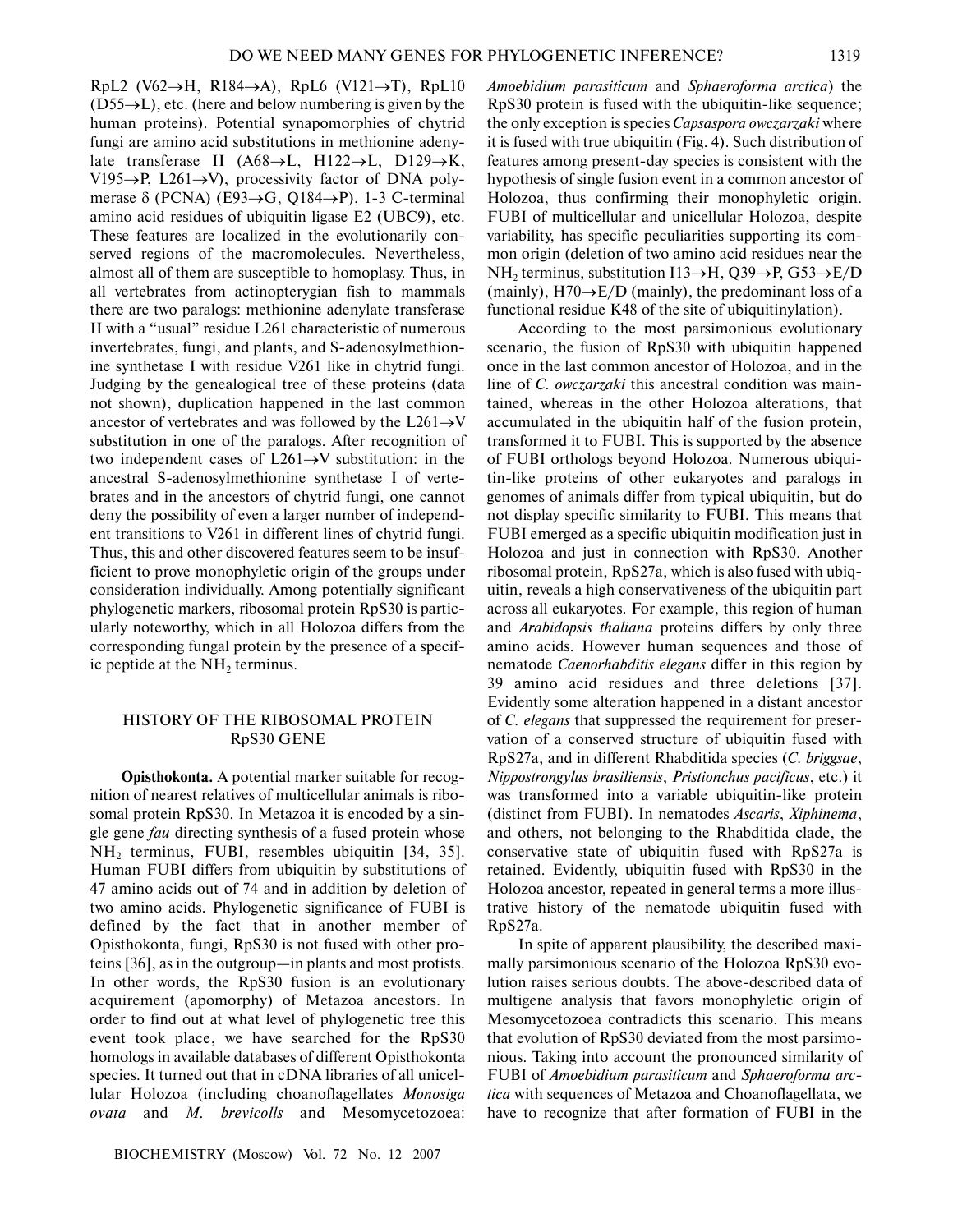closest common ancestor of Holozoa, the line of *C. owczarzaki* experienced a replacement of FUBI by ubiquitin, a peculiar violation of the Dollo's law.

An attempt to find an analogous example in other opisthokonts revealed the replacement of FUBI by ubiquitin in nematodes Tylenchomorpha (*Meloidogyne chitwoodi*, *M. incognita*, *M. javanica*, *Globodera rostochiensis*, *Heterodera glycines*, *Pratylenchus vulnus*) and Cephalobidae (*Zeldia punctata*). Along with other species, *Bursaphelenchus xylophilus* traditionally considered within the Aphelenchoidoidea family of Tylenchida order retains the state typical of Metazoa. Analysis of 18S rRNA sequences is consistent with monophyletic origin of Cephalobidae and Tylenchomorpha and with autonomy of the Aphelenchoidoidea branch [38], although exceptionally varying branch lengths of the scaled tree precluded any taxonomical conclusions, owing to the recognition of "long branch attraction" artifact. The replacement of FUBI by ubiquitin represents a clear synapomorphy of Cephalobidae and Tylenchomorpha, which is indicative of their monophyletic origin and improbability of a group uniting Tylenchomorpha with Aphelenchoidoidea in a phylogenetic system. Thus, essential differences in early embryonic development of *Aphelenchoides* and *Aphelenchus* [39] as well as other distinctions between them receive natural explanations. From the technical point of view the FUBI replacement by ubiquitin could follow the mechanism of exon shuffling, because the sequences coding FUBI and RpS30 are separated by an intron [36].

Complex transformations of fused proteins during evolution of Holozoa raise a question concerning the functional role of the ubiquitin or FUBI combination with ribosomal proteins. Previous experiments have shown that ubiquitin tails of RpS27a and RpL40 (another ubiquitin-fused ribosomal protein) are not vitally important for yeasts, but their absence impedes their growth and can be compensated by increase in the copy number of these genes [40]. Ubiquitin may contribute to RpS27a and RpL40 folding and ribosome biogenesis [40]. Taking into account that the role of FUBI is presently unknown [41], these suppositions are certainly insufficient to reveal physiological grounds for the discovered convergence.

**Other eukaryotes.** Fusion of ubiquitin and RpS30 genes is a clear example of homoplasy—independent emergence of strictly homologous structures in ancestors of Holozoa and heterotrophic heterokonts (*Blastocystis* and Oomycetes), which are separated by a significant distance on the tree of eukaryotes (Fig. 5). The gene coding RpS30 is unique, and it is not difficult to distinguish ubiquitin-like paralogs from ubiquitin proper, which is characterized by extreme state of conservation. An identical fusion of orthologs results in independent emergence of fully homologous fused proteins in *C. owczarzaki*, Tylenchomorpha, and Heterokonta.

Interestingly, the tendency for modification of the ubiquitin part fused with RpS30 also emerges in heterokonts of genus *Phytophthora*. In this case, alterations that happened during evolution of RpS30 in Holozoa are not copied, instead a deletion of a larger part of ubiquitin takes place (*P. infestans*, *P. sojae*, *P. ramorum*, *P. brassicae*, *P. parasitica*). Despite significant changes, the remaining ubiquitin fragment of 21 amino acid residues still contains the conserved C-terminal motif. It is not known whether its preservation is due to recency of the truncated form or to covariations in RpS30 preventing the complete loss of the ubiquitin fragment. In *Phytophthora citrophtora* and other oomycetes (*Pythium ultimum*, *Saprolegnia parasitica*, *Aphanomyces cochlioides*) a complete ubiquitin sequence fused with RpS30 retains high conservativeness.

A role of fusion of these two proteins as a potential phylogenetic marker is expressed by the fact that autotrophic heterokonts (diatoms, brown algae) as well as close relatives of heterokonts—Alveolata [42, 43] and Excavata—bear no signs of fusion of RpS30 with ubiqui-



**Fig. 5.** Distribution of ubiquitin fused with ribosomal S30 protein in a phylogenetic tree. The dark pictogram shows ubiquitin, the light pictogram shows FUBI or any ubiquitin-like peptide fused with ribosomal protein S30. Ubiquitin-like sequence in *Phytophthora* genus is truncated at the N-terminus; the light rectangle corresponds to RpS30.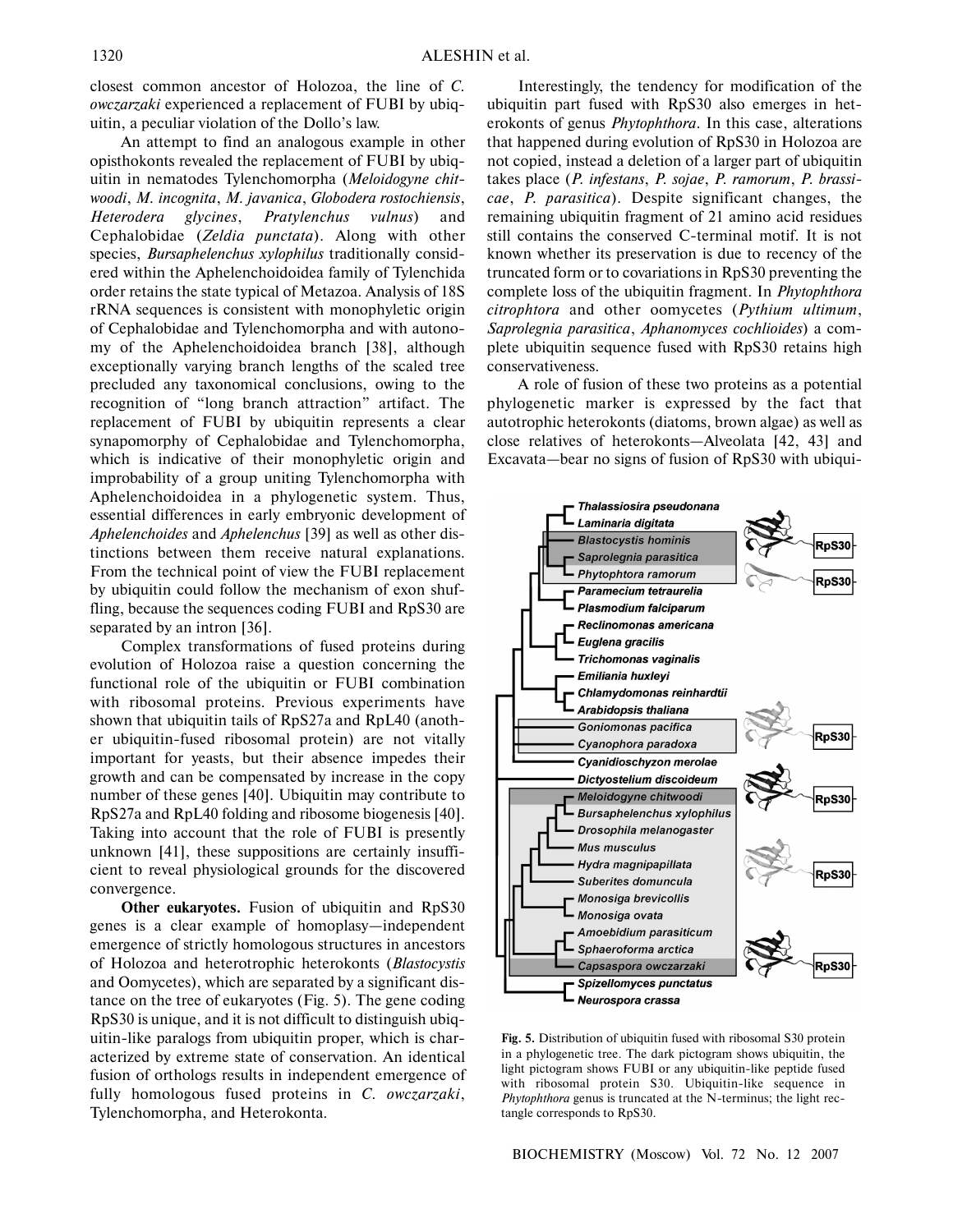tin. Thus, the fused protein of oomycetes and *Blastocystis* is an obvious synapomorphy. The position of *Blastocystis*, an nonflagellated animal parasite, in the system of heterokonts remains disputable. The tree of 18S rRNA sequences of Heterokonta [44] contains a crown of short branches, leading to contemporary phototrophic taxa, and a bundle of numerous long branches, independently branching off from the base of the tree towards heterotrophic taxa, in this case the order of their branching does not receive any significant statistical support (Fig. 3 in [44]). It would be tempting to combine them by synapomorphies in independent genes, as in the case of Oomycetes and *Blastocystis* by the presence of ubiquitinfused RpS30. However, taking into account the recurring character of such fusions, it is hardly possible to recognize this feature as a decisive one. Features less susceptible to homoplasy are desirable for confirmation or disproof of the monophyletic origin of Oomycetes and *Blastocystis*.

Two additional taxa with RpS30 fused with the ubiquitin-like peptide have also been found. These are unicellular glaucophyte and cryptophyte algae, which include only a few species and form isolated groups. Glaucophytes are known to contain as photosynthesizing organelles cyanelles—obligate symbiotic cyanobacteria whose genome is close in size to that of chloroplasts, whereas the plastid of phototrophic species of cryptophytes is a eukaryotic endosymbiont with rudimental nucleus and chromosomes. It may be hypothesized that cryptophytes and glaucophytes occupy a central place in the history of emergence of photosynthesizing eukaryotes, while the phylogeny of "host" components of their composite cells is still poorly studied. On the nuclear 18S rRNA trees, cryptophytes and glaucophytes are combined in a single cluster [45-47], but the consistency of this grouping is usually considered as doubtful because of insufficient statistical support. The fusion of RpS30 with the ubiquitinlike peptide (Fig. 4) is an additional, though also hardly convincing, argument in favor of monophyletic origin of cryptophytes and glaucophytes. Unlike FUBI of animals, choanoflagellates, and Mesomycetozoea, no obvious similarity in primary structure is observed between ubiquitinlike sequences of cryptophytes and glaucophytes. This speaks in favor of an independent fusion and independent transformation of ubiquitin within fused protein in their ancestors. In this case, the fusion criterion is depreciated as a phylogenetic marker, but it makes more intriguing the question concerning factors causing independent loss of conservation by ubiquitin in different taxonomical groups just upon its fusion with RpS30.

#### DISCUSSION

Works on multigene phylogenetic inference, published during recent years under genomic projects, and analysis of whole cDNA libraries provide support for

BIOCHEMISTRY (Moscow) Vol. 72 No. 12 2007

hypotheses that were formulated after analysis of individual genes, first of all that of rRNA of the small ribosomal subunit. It is hardly worth focusing on taxa that have appeared in textbooks since the XIX century. The relationships of species comprising them is not surprising. More interesting is the substantiation of groups that were distinguished on the basis of scarce molecular data, monophyletic origin of which is also unexpected in the light of morphological evolution and can not be very easily substantiated by material from the traditional deficient baggage of zoology and botany. They include a group of animals, fungi, and some unicellular Opisthokonta [43]; echinoderms, hemichordates, and *Xenoturbella*—in Ambulacraria [48]; nematodes, arthropods, and other animals—in Ecdysozoa; annelids, mollusks, and flat worms—in Lophotrochozoa [49]; vascular plants—with mosses of order Anthocerotales [50, 51]; displacement of Nymphaceae, Magnoliaceae, and *Amborella* to the base of flowering plants before the separation of dicotyledons and monocotyledons [33]; inclusion of myxosporidian "protists" in multicellular animals [24], and other nontrivial propositions. Nobody has doubts concerning the high taxonomical rank of Archaea originally established by comparison of the rRNA oligonucleotide maps. Generally, groups established "by a single gene" are preserved in the case of significant statistical support, sufficient taxonomical sampling, undisputable orthology of genes under comparison, and absence of long branch attraction artifacts. The authors have no data concerning groups that were established on the basis of 18S rRNA genes and meet the above-mentioned conditions and at the same time were rejected by later works on phylogenomics.

However, the epoch of "great phylogenetic discoveries by a single gene" is leaving: utilization of vast amounts of data becomes the norm for contemporary works. In many respects, this circumstance is the result of aspiration to put the proposed hypotheses onto a firm statistical basis. Besides, it is assumed that multigene analysis is able to enhance the phylogenetic signal that may eventually exceed the noise and achieve correct resolution of conflicts between different genes. We have found in this work that hypotheses of monophyletic origin of Choanoflagellata + Metazoa, Mesomycetozoea (including *Capsaspora owczarzaki*), and Chytridiales + Blastocladiales receive high statistical support only when over 5000 randomly chosen positions of amino acid alignment are used. The size of such alignment exceeds that of the majority of individual proteins. In analysis of a smaller number of sites, the support of these hypotheses becomes significantly lower. However, one should have in mind that the number of 5000 positions of alignment is the threshold for above-mentioned taxa only and cannot be considered as universal (e.g., [52]). For example, in order to reveal monophyly of Holozoa the number of sites that is lower by one order of magnitude than the above mentioned threshold is apparently enough. It is likely that this differ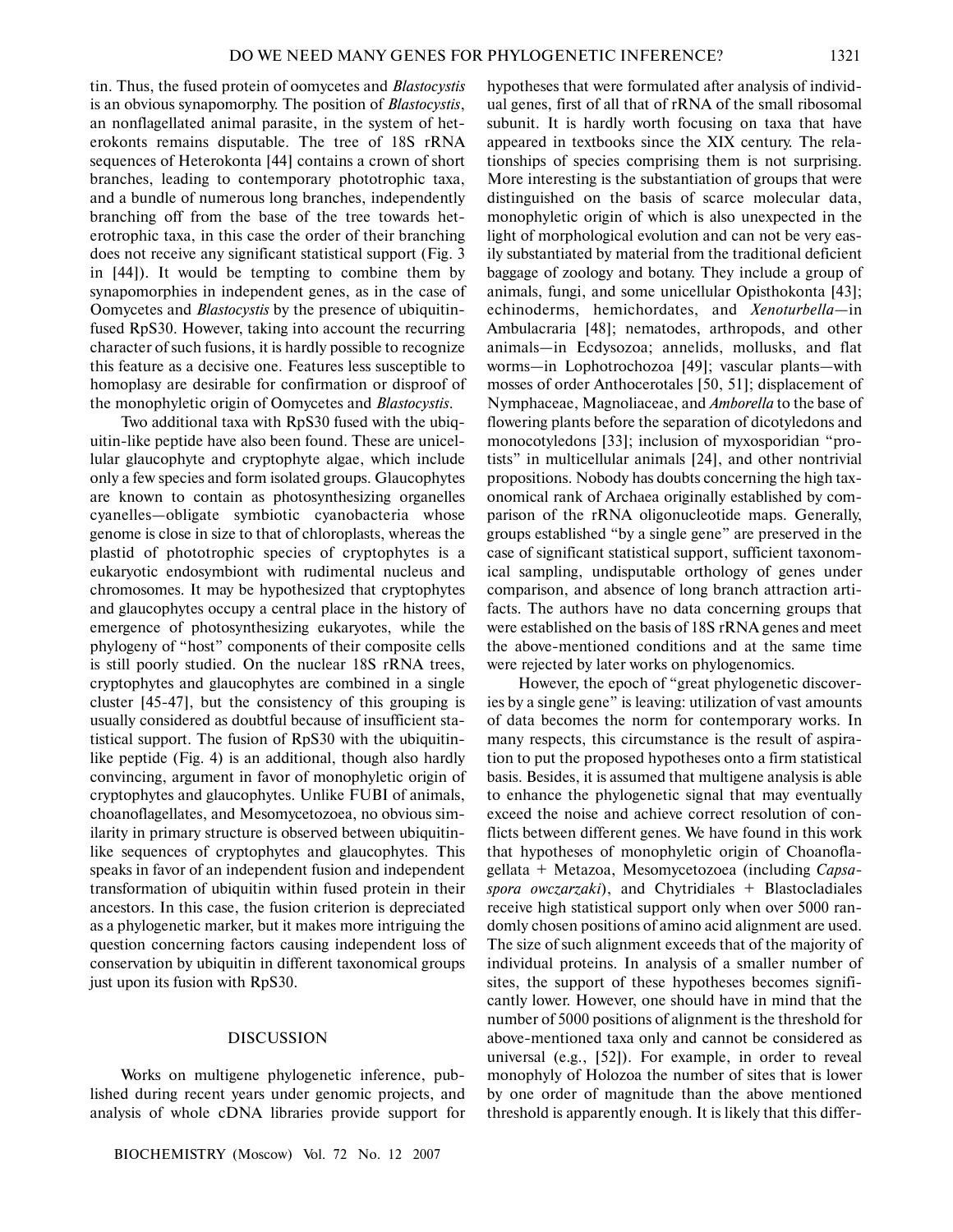ence is due to rapid radiation in some cases and long-term phyletic evolution of the stem group in the other. Thus, the level of support depends both on the length of alignment and on other factors.

Moreover, a simple increase in the number of genes by no means assures reconstruction of a genuine tree. The above-mentioned example of an artifactual tree without monophyletic group Opisthokonta [12] is not unique. Thus, results of analysis of 146 protein-coding genes (35,346 amino acid residues), support alternative hypotheses of monophyletic origin either of coelomic animals or Ecdysozoa, depending on the outgroup composition (only yeasts or yeasts and choanoflagellates) [53]. At least one of these topologies is false. It may be one containing the celomate group and consistent with the tree from another work [54] built on the matrix of introns presence/absence in 3000 genes of 11 eukaryote species (a total of 25,676 features). The same tree can be obtained from a single 18S rRNA gene of the same set of species, if inadequate models of base sequence evolution are used. In a tree of 23 species, derived from concatenated alignment of 133 proteins, flatworms are combined with the nematode *Caenorhabditis elegans*, but this grouping dissociates if *C. elegans* is replaced by another nematode species, *Xiphinema index*, that forms a shorter branch in the tree [49]. The tree of complete chloroplast genomes (over 150 kb) and tree of 18S rRNA (1.7 kb) of the same species contain identical errors caused by insufficient taxonomical sampling [55]. All of this demonstrates the fact that the present day methods of phylogeny reconstruction from a large number of genes might not help one to get rid of artifacts known for single genes. In this case assumptions of evolution models, difference in the evolutionary rates of species, errors in alignment and ortholog choice, and insufficient taxonomical sampling may also show up in exactly the same way. Data selection [17] is proposed to help remove artifacts of multigene phylogenetic analysis, which certainly makes it less formal. Thus, practice of modern phylogenomics shows that statistical support of phylogenetic reconstructions increases as the number of genes under comparison becomes larger, but the high level of statistical support of the tree as a whole or its separate nodes cannot serve as an index of correctness of phylogenetic reconstruction.

While causes of possible errors when using computational methods for building a phylogenetic tree by nucleotide or amino acid sequences are rather numerous and not sufficiently studied, there are only three causes of errors in cladistic analysis: incorrect "polarization" of evolutionary transition (in this case symplesiomorphy is erroneously taken instead of synapomorphy); incorrect homologization (like comparison of paralogs); homoplasy and exact reversions of evolution. The first two are subjective and the third one is objective. It is obvious that only rare events are suitable for substantiation of phylogenetic hypotheses [7, 56], because the limited number of different states of molecular features, certainly, makes them vulnerable to homoplasy. Elimination of the third kind errors is possible only by comparison with independent markers and iterative refinement of our knowledge concerning the mechanisms of molecular evolution: what events may recur and what should be considered as unique. Taken separately, the fact of FUBI replacement by ubiquitin requires the grouping of the amoeba *Capsaspora owczarzaki* with nematodes Cephalobidae and Tylenchomorpha, which contradicts many other features. However, if such replacement was repeated many times during evolution, we already cannot consider it as an undisputable proof of monophyletic origin of these nematodes, but only as one argument (but still significant) among others. Thus, both the results of computational and cladistic reconstructions may come under suspicion. Their combination, i.e. verification of correctness of a tree for single or multiple genes by molecular synapomorphies seems to be the best way out.

How can we find a gene or a nucleotide deserving unlimited trust? The shorter is the geological time of the stem group existence, the lower is the probability that the chosen at random gene will carry a synapomorphy, not susceptible to homoplasy and reversions. The only way to obtain a lottery ticket for sure is to buy up the whole drawing. Taking into account the rate of development of sequencing technology and computer processing, this idea may seem not that ridiculous. On the other hand, if the level of similarity is high in related species, then it will come to light in the majority of genes chosen at random and probably even in a single gene that is long enough, like those of 18S or 28S rRNA. Such similarity will be revealed in many different features, and detection of the monophyletic origin of a group will equip us with numerous justified predictions. The question arises however that is completely beyond the scope of phylogenetics: how much we are ready to pay for synapomorphic indicators of relationship if they turn out to be the only shared features of species under comparison?

Authors are grateful to L. Yu. Rusin and P. V. Troshin for help in computer calculations.

The work was supported by the Russian Foundation for Basic Research (grants 05-04-49705 and 06-04- 49288).

#### **REFERENCES**

- 1. Spirin, A. S., Belozersky, A. N., Shugaeva, N. V., and Vanyushin, B. F. (1957) *Biokhimiya*, **22**, 744-754.
- 2. Beklemishev, V. N. (1994) *Methodology of Systematics* [in Russian], KMK Publishing House, Moscow.
- 3. Hennig, W. (1966) *Phylogenetic Systematics*, Illinois University Press, Urbana.
- 4. Shatalkin, A. I. (1988) *Biological Systematics* [in Russian], Moscow State University Publishing House, Moscow.